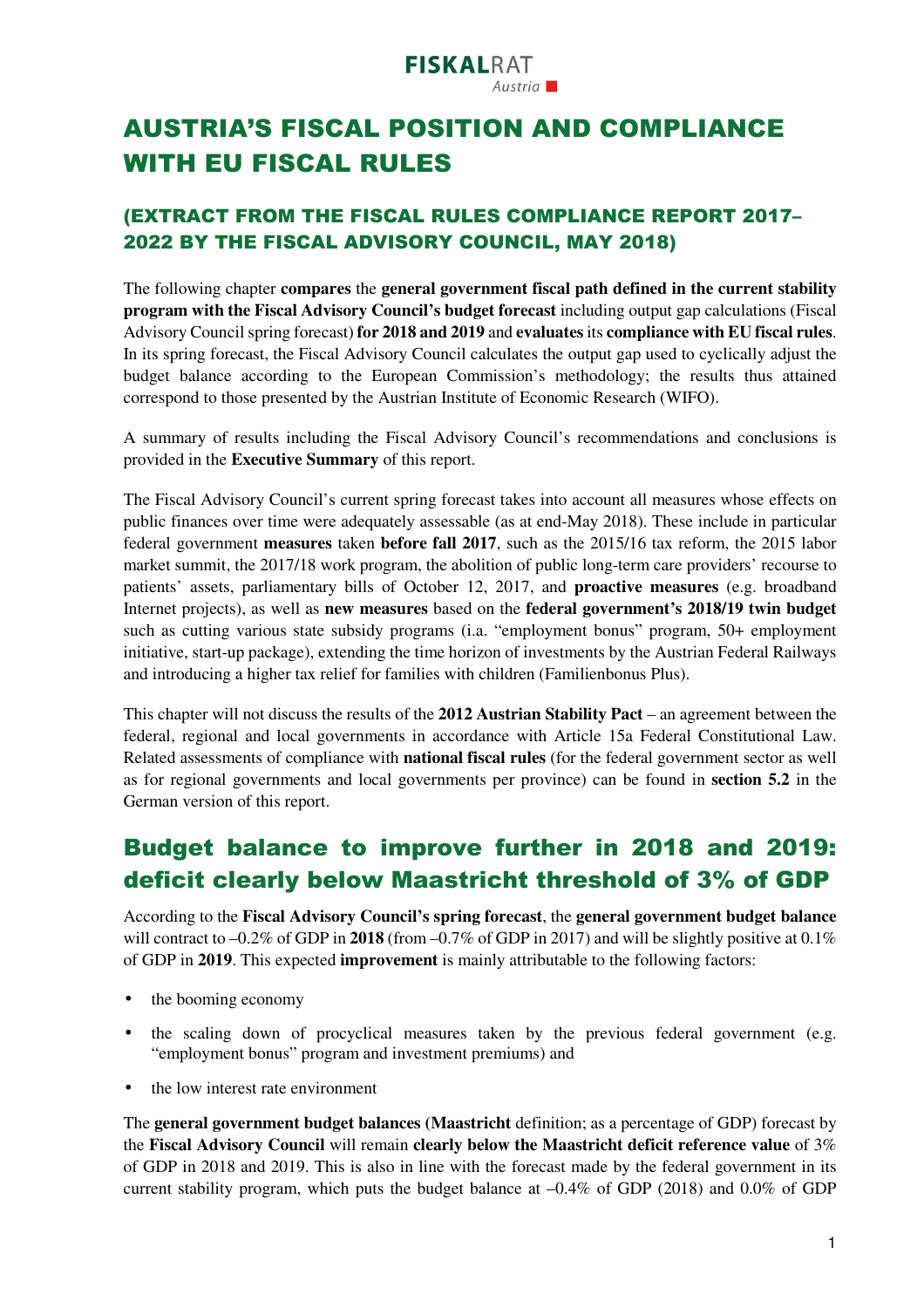#### (2019), respectively. This means that Austria will **clearly comply** with the (nominal) **deficit rule** over the entire forecast horizon and **no excessive deficit procedure is likely to be launched** (table 1).

**FISKALRAT** 

#### Table 1: Compliance with EU fiscal rules according to the Fiscal Advisory Council's 2018 spring forecast and the government's 2018 stability program

|                                                                     | <b>EC</b>    | <b>FISK estimation</b> |              |                | <b>MoF</b> estimation |             |        |
|---------------------------------------------------------------------|--------------|------------------------|--------------|----------------|-----------------------|-------------|--------|
| <b>General government</b>                                           | 2017         | $2017^{1}$             | 2018         | 2019           | $2017^{2}$            | 2018        | 2019   |
| Maastricht deficit of no more than 3% of GDP                        |              | ✓                      |              | ✓              | $\checkmark$          |             |        |
| MTO (incl. eligible clauses) <sup>3)</sup>                          | $\checkmark$ | $\checkmark$           | ✓            | $\checkmark$   | $\checkmark$          | $^{\circ}$  |        |
| Structural adjustment of deficit ratio <sup>4)</sup>                | ✓            | ✓                      | $\checkmark$ | $\checkmark$   | $\checkmark$          | $\circledR$ |        |
| Government expenditure growth <sup>5)</sup>                         | ⊗            | ✓                      | ⊗            | $^{\circledR}$ | $\checkmark$          | ⊗           | ⊗      |
| <b>Reduction of debt ratio</b>                                      |              | ✓                      | $\checkmark$ | $\checkmark$   | $\checkmark$          | ✓           | ✓      |
| Austrian general government fiscal indicators (% of GDP)            |              |                        |              |                |                       |             |        |
| Budget balance (Maastricht definition)                              | $-0.7$       | $-0.7$                 | $-0.2$       | 0.1            | $-0.7$                | $-0.4$      | 0.0    |
| Structural budget balance                                           | $-0.6$       | $-0.5$                 | $-0.7$       | $-0.4$         | $-0.5$                | $-0.9$      | $-0.5$ |
| Structural budget balance incl. eligible clauses                    | $-0.2$       | $-0.1$                 | $-0.4$       | $-0.3$         | $-0.1$                | $-0.5$      | $-0.5$ |
| Total expenditure (nominal, adjusted, net of one-offs, change in %) | $\cdot$      | 2.4                    | 3.8          | 3.4            | 2.9                   | 4.0         | 3.2    |
| Gross debt (year-end figures)                                       | 78.4         | 78.4                   | 74.3         | 70.7           | 78.1                  | 74.5        | 70.9   |

Notes:  $\checkmark$  ... fiscal rule has been met,  $\otimes$  ... fiscal rule has not been met,  $\otimes$  ... fiscal rule has not been met and significant deviation<sup>6)</sup> EC - European Commission, FISK - Austrian Fiscal Advisory Council, MoF - Austrian Ministry of Finance, STAT - Austrian Statistics.

1) Preliminary data based on the budgetary notification (March 2018).

2) MoF estimation for 2017, as the stability program was already published in March 2018.

3) Eligible deviations, e.g. due to costs related to the arrival of refugees and anti-terrorism measures. When member States comply with their MTO no procedure will be triggered in case of noncompliance with the structural adjustment path or the expenditure rule.

4) Reduction of structural deficits depending on macroeconomic conditions, debt-to-GDP ratio and remaining structural adjustment required to achieve the MTO.

5) Medium-term rate of potential GDP growth including convergence margin, as long as MTO has not been achieved.

6) A deviation is deemed significant if the structural deficit deviates at least by 0.5% of GDP from the structural adjustment path or the MTO within one year or over two years (accumulated).

Source: STAT, MoF (Stability Program 2018), WIFO (Forecast, March 2018), EC (Spring Forecast, May 2018) and own calculations.

### Austria will reach medium-term objective (MTO) in 2018 and 2019 (within margin of tolerance)

According to the **Fiscal Advisory Council's forecast**, Austria's structural deficit will increase from 0.5% of GDP in 2017 to **0.7% of GDP in 2018** before decreasing again to **0.4% of GDP in 2019**. Even if the flexibility clauses are not used, **Austria** will **reach its MTO** over the entire forecast horizon within the 0.25 percentage point **margin of tolerance** (which, in turn, would exclude the application of flexibility clauses according to the European Commission's established procedure). If the **additional costs** caused by the arrival of refugees (2015, 2016 and 2017) and those related to anti-terrorism measures (2016,  $2017$ <sup>1</sup> are **recognized**, as is permissible when assessing compliance with the fiscal rules, the structural deficit will amount to 0.4% of GDP in 2018 and 0.3% of GDP in 2019. This corresponds to an **overfulfillment of the MTO** (maximum deficit of 0.5% of GDP) in both years.

Since Austria will fulfill its MTO over the forecast horizon, **deviations from the requirement under the expenditure rule**, even if "significant," will **not trigger** an **early warning** by the **European Commission**. Decisions on whether to launch **significant deviation procedures** are taken by the Council

<sup>1</sup> While the European Commission does not expect additional costs caused by anti-terrorism measures to increase further (as a percentage of GDP) in 2018 with reference to the government's stability program, it is likely to recognize such additional costs for 2017 in line with its current interpretation of the SGP.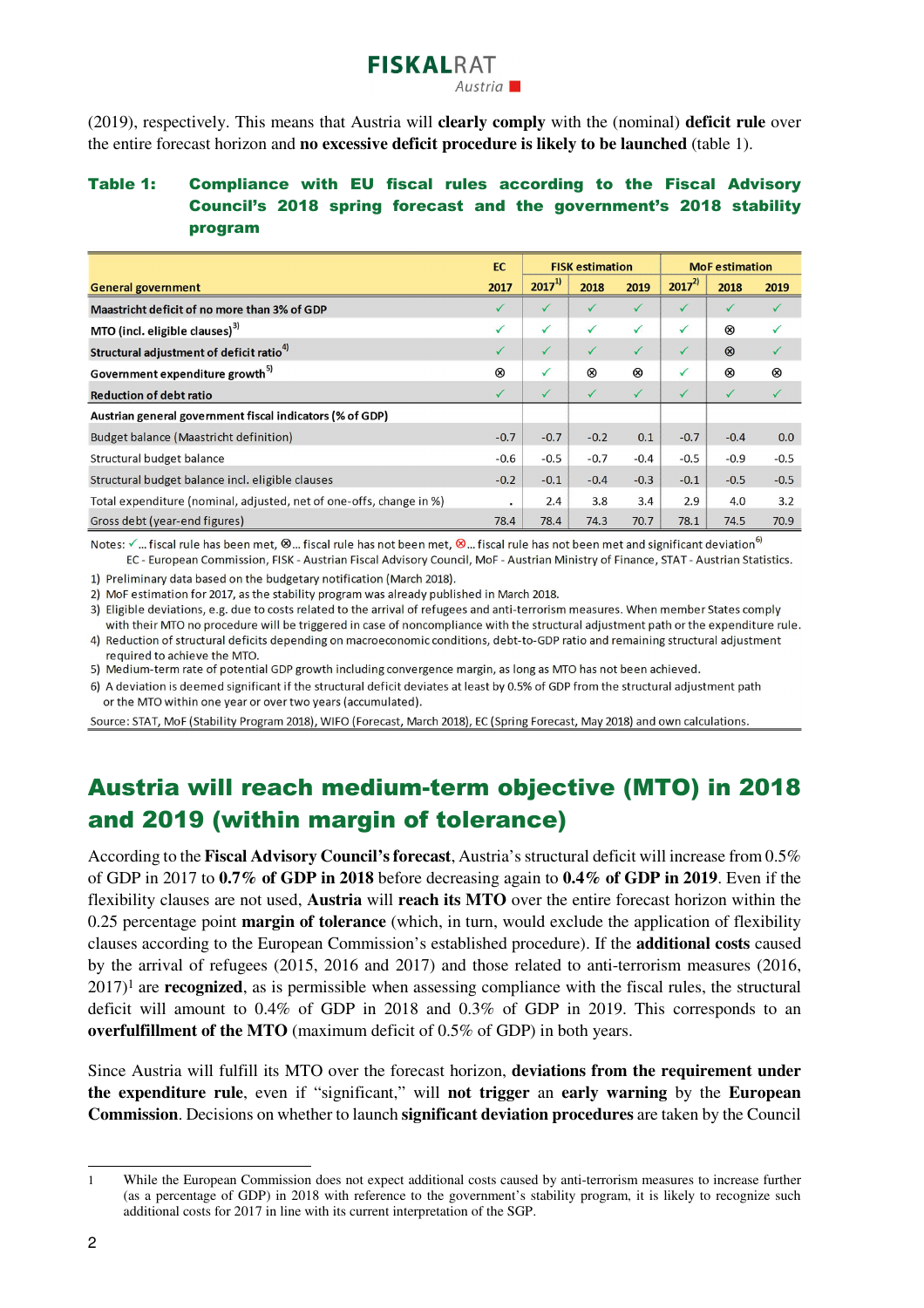

of the European Union every spring, based on the **European Commission's overall assessment** using **realized data**.

For **2018, a deterioration of the structural deficit by 0.2% of GDP would still be in line with requirements** as the benchmark for the **permissible change in the structural balance** is derived from the gap between the **"frozen"** 2017 structural deficit and the MTO (using the more favorable value given for 2018 in the European Commission's 2017 spring or autumn forecasts)<sup>2</sup> and additional costs of 0.3% of GDP may again be deducted. The forecast **0.2% rise of the structural deficit in 2018** thus **complies with the structural requirement**. For **2019**, a **structural adjustment requirement of 0.3% of GDP** can be derived from the structural deficit forecast of 0.8% of GDP for 2018 made in the European Commission's 2018 spring forecast (deviation from the MTO: 0.3 percentage points) and the fact that the flexibility clauses will mostly cease to apply. According to the Fiscal Advisory Council's spring forecast, this requirement will be met in 2019.

In total, the **Fiscal Advisory Council's spring forecast** expects Austria to **meet its MTO and the structural adjustment requirement** in both **2018 and 2019** (unlike the federal government's current stability program, which expects noncompliance for 2018). The differences in the values for the 2018 structural deficit provided by the Fiscal Advisory Council's spring forecast and the government's stability program result exclusively from the Maastricht deficit; the underlying values for the output gap and oneoff measures are identical in both forecasts.

## Government expenditure to exceed threshold in 2018 and 2019, but breach is not "significant"

Annual growth of **nominal government expenditure (adjusted)**, <sup>3</sup> which is the applicable value for measuring compliance with the expenditure rule, will average 2.7% for the period from 2017 to 2019 according to the Fiscal Advisory Council's forecast, with growth rates ranging from 2.4% (2017) to 3.8% (2018) and 3.4% (2019). This will be due not only to **increased expenditure** but, in particular in 2019, also to a **decline in discretionary government revenues**, which affect aggregate expenditure.

Both the deviations from the MTO expected by the European Commission and the scope of eligible clauses play a role in determining the **expenditure benchmark**. Requirements under the expenditure rule (add-ons to, or deductions from, the reference rate for annual growth of public expenditure) will thus be somewhat less stringent for 2018 and stricter for 2019; according to the **current Fiscal Advisory Council's forecast, Austria will fail to comply with these requirements in both years.**<sup>4</sup>

Taking into account the applicable add-ons to or deductions from the reference rate for annual public expenditure growth, Austria will have to comply with the following **expenditure benchmarks**: 5

- $\bullet$  +2.9% in 2017 (taking into account a small add-on of 0.1 percentage points as the deviation from the 2016 MTO is slightly below the scope of eligible clauses),
- $\bullet$  +3.3% in 2018 (taking into account an add-on of 0.5 percentage points as the deviation from the 2017 MTO is smaller than the scope of eligible clauses),

<sup>2</sup> Since Austria had submitted its budget plan in the fall of 2017 under a no-policy-change assumption, "freezing" only became effective with the March 2018 update. In this context, the structural budget balance of 0.6% of GDP quoted in the European Commission's ad hoc forecast of April 2018 proved to be the more favorable value (and will thus continue to apply until the ex post assessment in spring 2019).

<sup>3</sup> Aggregate expenditure does not include interest payments, cyclical spending on unemployment benefits and one-off measures. Additional discretionary revenues are subtracted; discretionary shortfalls in revenues are added.

<sup>4</sup> As long as a Member State fails to comply with its MTO, its spending is constrained by country-specific expenditure benchmarks ensuring the required adjustment of the structural budget balance toward the MTO.

<sup>5</sup> For details on how the expenditure benchmarks are set, see section 6.3 in the German version of this report.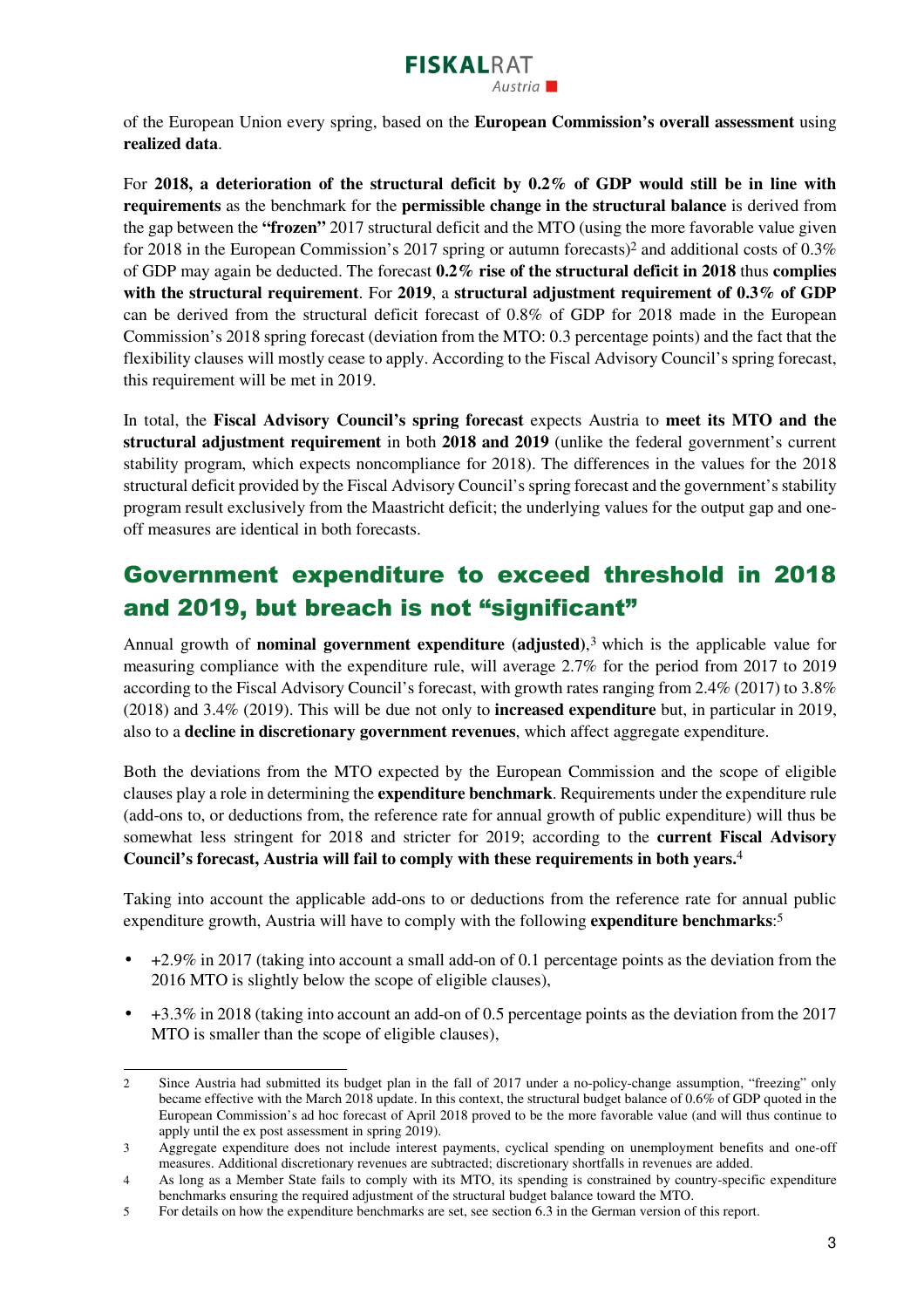#### • +3.0% in 2019 (taking into account a deduction of 0.6 percentage points resulting from the deviation from the 2018 MTO; eligible clauses will apply only marginally in 2019).

Austria L

**FISKALRAT** 

A comparison of the **growth rates of aggregate nominal expenditure (adjusted)** based on the **Fiscal Advisory Council's** current **spring forecast** with the **expenditure benchmarks** yields the following results:<sup>6</sup>

- In **2017,** the moderate **2.4%** increase of aggregate nominal expenditure was below the **benchmark.**
- The Fiscal Advisory Council's forecast expects a **3.8% rise in nominal expenditure** for **2018**  (mainly stemming from expenditure categories that depend on inflation and from discretionary measures), i.e. a value exceeding the 3.3% benchmark. In this case, Austria will **fail to comply with the expenditure rule**. However, expenditure growth will **not** deviate **significantly** from the benchmark (EU definition).
- At 3.4%, growth of nominal government expenditure will **exceed** the 3.0% benchmark also **in 2019**. The resulting breach of the expenditure rule in 2019 is attributable i.a. to the loss of discretionary revenues (mainly resulting from the higher tax relief for families with children), which also has an expenditure-increasing effect because it is considered in the calculation of aggregate expenditure.

According to the Fiscal Advisory Council's current forecast, the **early warning mechanism (significant deviation procedure) will** most likely **not be triggered** as, from today's perspective, expenditure will not significantly exceed the benchmark and the MTO should be reached throughout the forecast horizon. This comprehensive view also relies on the results presented in the **federal government's current stability program.** The federal government's budget data confirm the **Fiscal Advisory Council's assessment** stating that in 2018 and 2019, **compliance with the EU expenditure rule will be Austria's main challenge.**

#### Austria set to comply with debt rule in 2018 and 2019

According to the **Fiscal Advisory Council's spring forecast**, Austria will meet all **three debt rule benchmarks** (i.e. the backward-looking, forward-looking and cyclically adjusted benchmark) **from 2017 onward.** Apart from the solid fiscal target, this development is primarily attributable to the winding down of assets held by state-owned bad banks and to the economic boom. The general government **debt path complies** with the **requirements under the EU debt rule,** according to both the **Fiscal Advisory Council's assessment** and the **federal government's current stability program**.

### European Commission expects Austria to broadly fulfill structural budget requirements in 2018 and 2019

Based on its **2018 spring forecast** and in line with the current stability program and the Fiscal Advisory Council's 2018 spring forecast, the **European Commission** expects Austria's structural budget deficit to expand in 2018 and to shrink again in 2019 (2017: 0.6% of GDP; 2018: 0.8% of GDP; 2019: 0.6% of GDP). For 2018, the European Commission identifies a structural deficit ranging between the figures expected by the Federal Ministry of Finance and the Fiscal Advisory Council (0.9% and 0.7% of GDP, respectively). Factoring in extraordinary expenditures connected with the arrival of refugees and antiterrorism measures – which will come to 0.3% of GDP in 2018 according to European Commission calculations – the **European Commission's spring forecast expects Austria to meet its MTO in 2018**. In **2019**, the structural deficit ratio will be within the **tolerance band** (even if the flexibility clauses are no longer considered), which means that Austria will again be able to **meet its MTO** (EU definition). With regard to the **expenditure rule**, the European Commission – in line with the current stability

<sup>6</sup> The notable decline in interest payments does not have an expenditure-decreasing effect, as this expenditure category is not considered in the calculation of aggregate expenditure.